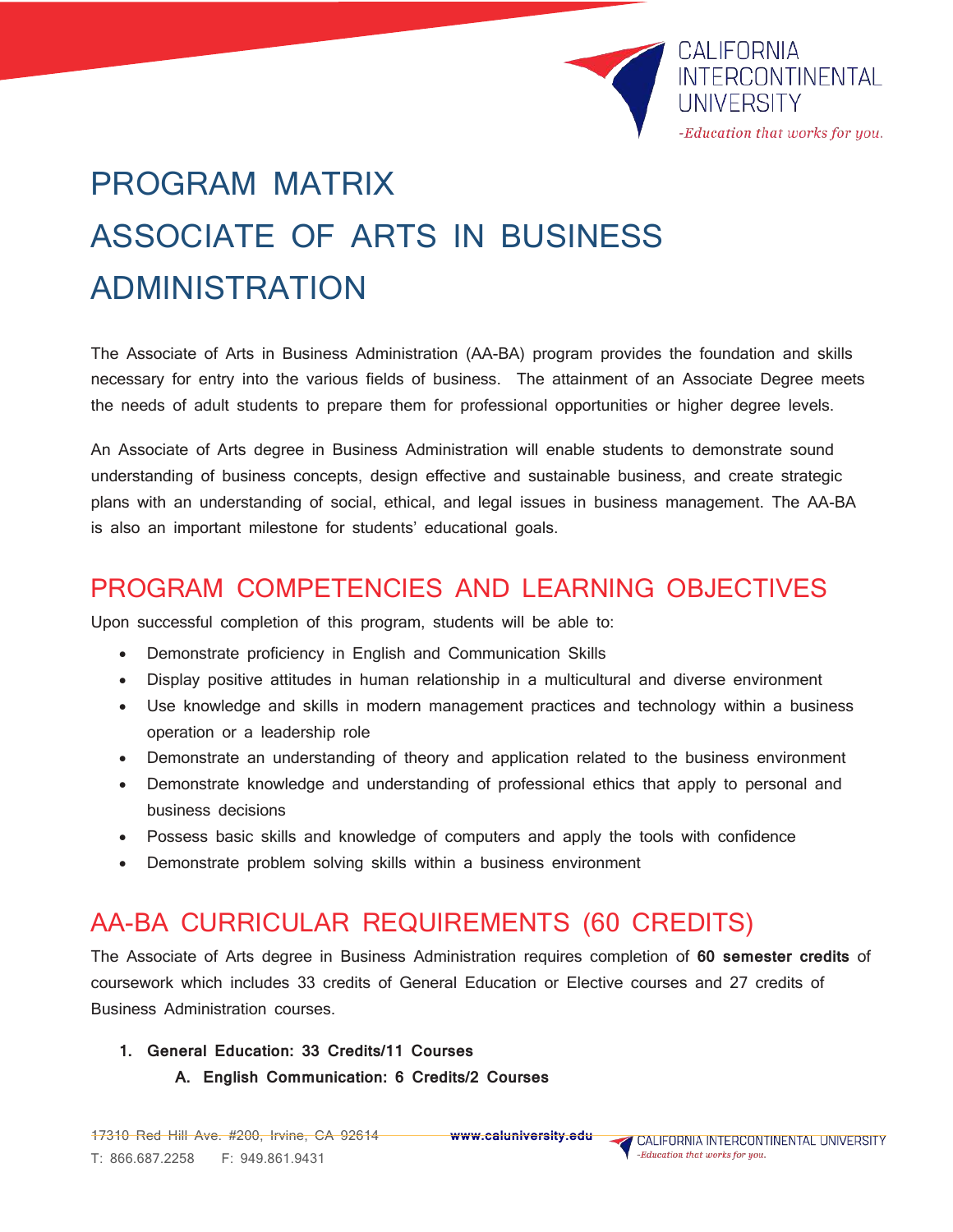- GEN 101 English Composition I
- GEN 201 English Composition II

#### **B. Mathematics/Science/Computer Science: 9 Credits/3 Courses**

- GEN 104 Mathematics
- GEN 105 Algebra
- IST 221 Fundamentals of Computing
- **C. Social Science: 6 Credits/2 Courses**
	- ACE 100 Accelerate, Connect, Equip
	- Social Sciences Elective (100/200)

#### **D. Humanities and Fine Arts: 6 Credits/2 Courses**

- GEN 102 United States History
- GEN 103 United States Government

#### **E. General Education or Elective (100/200): 6 Credits/2 Courses**

- Elective
- Elective
- **2. Business Administration Courses: 27 Credits/9 Courses**
	- **A. Accounting**
		- ACC 222 Financial Accounting
	- **B. Business**
		- BUS 201 Business and Society
		- BUS 214 Business Statistics
		- BUS 215 Business Communication
		- BUS 225 Fundamentals of Business Ethics
	- **C. Economics**
		- ECO 215 Survey of Economics
		- ECO 220 Macroeconomics
	- **D. Management** 
		- MGT 251 Organizational Behavior
	- **E. Marketing**
		- MKT 226 Principles of Marketing

## GENERAL ELECTIVE COURSES - (SELECT 2 COURSES FROM THE LIST BELOW)